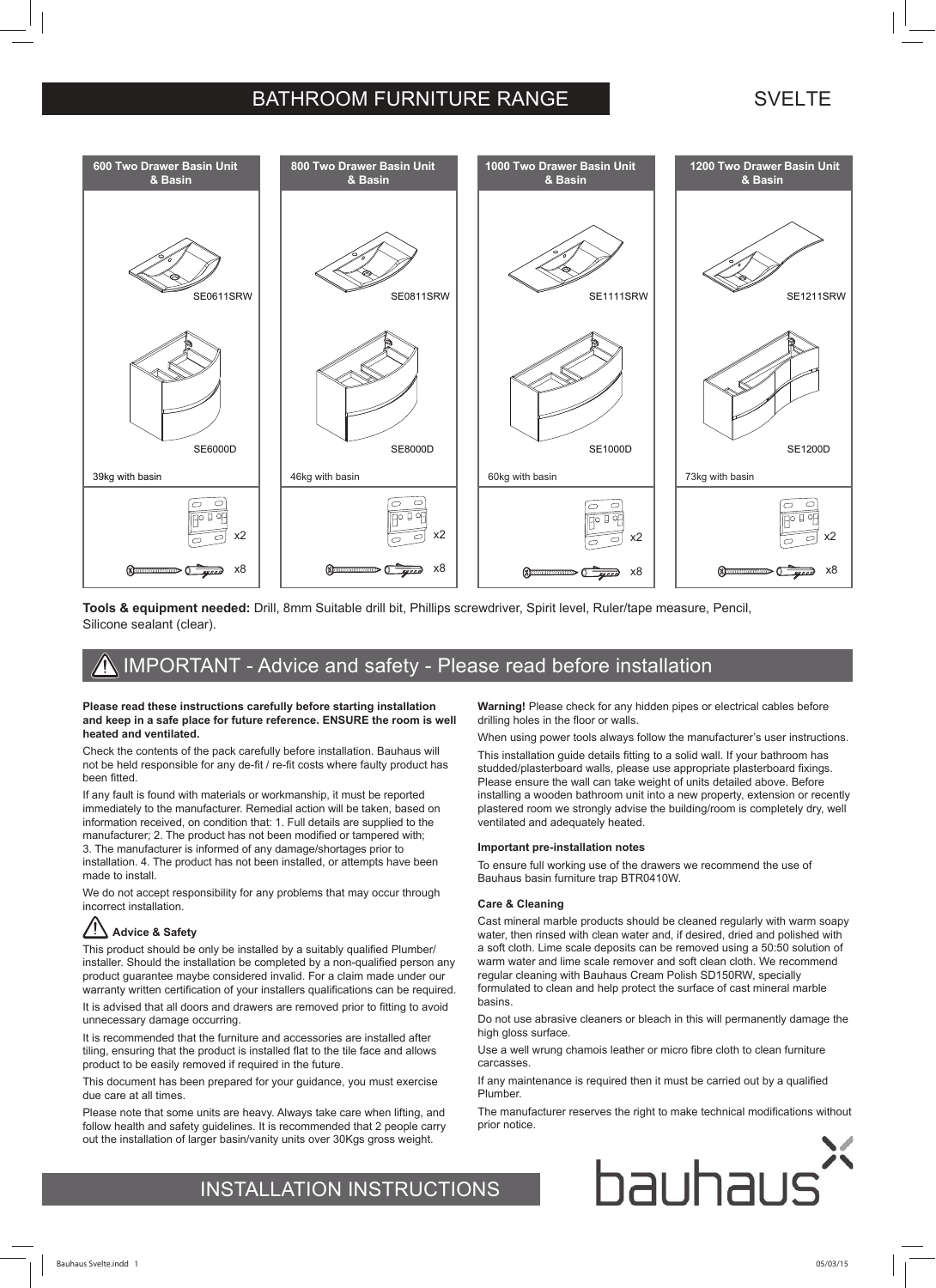# bauhaus

# **Basin & Basin Unit Installation -** 600 Unit is shown as a typical example

Remove the drawers before installation. Pull out fully, lift the front, pull out again, lower and fully remove.



CHECKED APPROVED

## Step 3



**'Wall bracket' installation Removing bracket from the wall** Use the measurements above, to position the 'wall brackets'. **897 AS Z1 60 70**

**a:** *Important: The measurements given above are the maximum the brackets can be spaced apart, the brackets must fit within that measurement.*

**b:** Mark the bracket fixing holes onto the wall. Drill Ø 8mm holes, insert the wall plugs on solid walls and attach the brackets (**c** ).

*Important: If the basin unit and/or basin are not fitted level this may result in the basin not draining correctly.* Position the unit on the brackets.









#### Bauhaus Svelte Basin units.indd 2 05/03/2015





# Step 1 Step 2

## **Plan unit position** 1

860mm - 870mm

Decide on the position and height of the unit. The recommended basin height is between 860mm and 870mm from floor to top of basin.

3D

300mm - 310mm